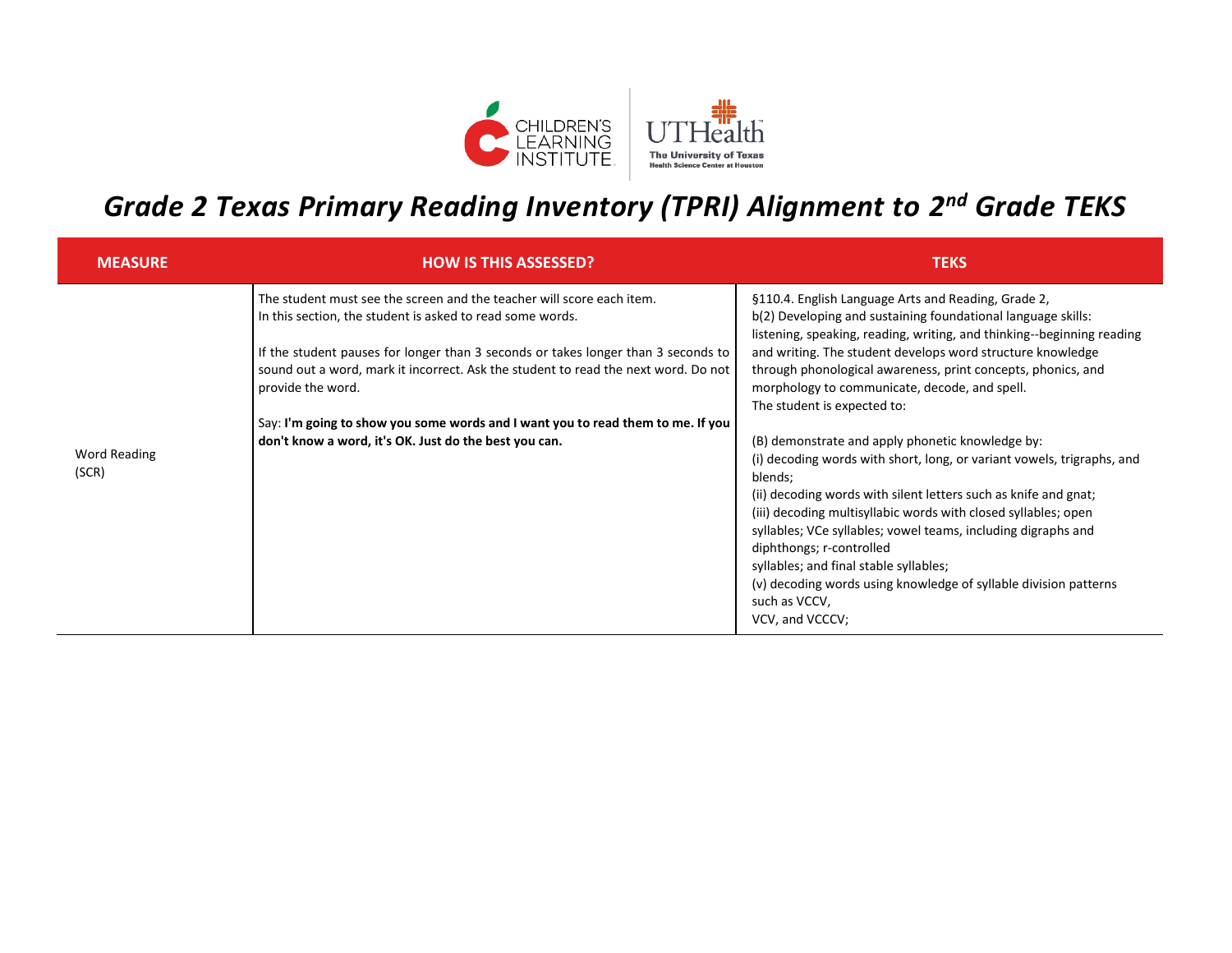| <b>MEASURE</b>                                | <b>HOW IS THIS ASSESSED?</b>                                                                                                                                                                                                                                                                                                                                                                                                                                                                                                                                                                                                                                                                                                                                                                       | <b>TEKS</b>                                                                                                                                                                                                                                                                                                                                                                                                                                                                                                                                                                                                                                                                                                                                                                                                                                                                                                                                                                                                                                                                                  |
|-----------------------------------------------|----------------------------------------------------------------------------------------------------------------------------------------------------------------------------------------------------------------------------------------------------------------------------------------------------------------------------------------------------------------------------------------------------------------------------------------------------------------------------------------------------------------------------------------------------------------------------------------------------------------------------------------------------------------------------------------------------------------------------------------------------------------------------------------------------|----------------------------------------------------------------------------------------------------------------------------------------------------------------------------------------------------------------------------------------------------------------------------------------------------------------------------------------------------------------------------------------------------------------------------------------------------------------------------------------------------------------------------------------------------------------------------------------------------------------------------------------------------------------------------------------------------------------------------------------------------------------------------------------------------------------------------------------------------------------------------------------------------------------------------------------------------------------------------------------------------------------------------------------------------------------------------------------------|
| Graphophonemic<br>Knowledge<br>Spelling (1-4) | For this section, you need the spelling teacher script that you can download at the<br><b>TPRI Scoring Resources page.</b><br>This task is designed for group administration to the entire class or to small groups<br>simultaneously. The words are divided into four sets for scoring purposes, but<br>students experience the task as one spelling test of 20 items.<br>If a student asks for a word after you read it, ask the student to do their best. Do<br>not repeat the word.<br>Say: I want you to write each word I say on your paper. If you don't know how to<br>spell a word, just listen to each sound and do the best you can. If you make a                                                                                                                                      | §110.4. English Language Arts and Reading, Grade 2,<br>(C) demonstrate and apply spelling knowledge by:<br>(i) spelling one-syllable and multisyllabic words with closed syllables;<br>open syllables; VCe syllables; vowel teams, including digraphs and<br>diphthongs; r-controlled syllables; and final stable syllables;<br>(iii) spelling compound words, contractions, and common<br>abbreviations;<br>(iv) spelling multisyllabic words with multiple sound-spelling patterns;<br>(v) spelling words using knowledge of syllable division patterns,<br>including words with double consonants in the middle of the word;<br>and                                                                                                                                                                                                                                                                                                                                                                                                                                                       |
|                                               | mistake, don't erase it. Just cross out the word and write the correct word next to<br>it. After I say the word, I'll read a sentence with the word in it and then say the<br>word again. Wait until I've finished to begin writing.                                                                                                                                                                                                                                                                                                                                                                                                                                                                                                                                                               | (vi) spelling words with prefixes, including un-, re-, and dis-, and<br>inflectional endings, including -s, -es, -ed, -ing, -er, and -est;                                                                                                                                                                                                                                                                                                                                                                                                                                                                                                                                                                                                                                                                                                                                                                                                                                                                                                                                                   |
| Word Reading (1-4)                            | The student must see the screen and the teacher will score each item.<br>On this section, the student is asked to read some words.<br>If the student pauses for longer than 3 seconds or takes longer than 3 seconds to<br>sound out a word, mark it incorrect. Ask the student to read the next word. Do not<br>provide the word.<br>Say: I'm going to show you some words and I want you to read them to me. If you<br>don't know a word, it's OK. Just do the best you can.<br>A note about the Word Reading 1: If the student scores 0 on this task, the teacher<br>has the <i>option</i> to skip the following Word Reading sections and continue with the<br>Reading tasks. In that case, it is recommended to exclude these tasks by clicking the<br>green squares of the skipped sections. | §110.4. English Language Arts and Reading, Grade 2,<br>b(2) Developing and sustaining foundational language skills:<br>listening, speaking, reading, writing, and thinking--beginning reading<br>and writing. The student develops word structure knowledge<br>through phonological awareness, print concepts, phonics, and<br>morphology to communicate, decode, and spell. The student is<br>expected to:<br>(B) demonstrate and apply phonetic knowledge by:<br>(i) decoding words with short, long, or variant vowels,<br>trigraphs, and blends;<br>(ii) decoding words with silent letters such as knife and gnat;<br>(iii) decoding multisyllabic words with closed syllables; open<br>syllables; VCe<br>syllables; vowel teams, including digraphs and diphthongs; r-<br>controlled<br>syllables; and final stable syllables;<br>(v) decoding words using knowledge of syllable division<br>patterns such as VCCV,<br>VCV, and VCCCV;<br>(vi) decoding words with prefixes, including un-, re-, and dis-,<br>and inflectional<br>endings, including -s, -es, -ed, -ing, -er, and -est |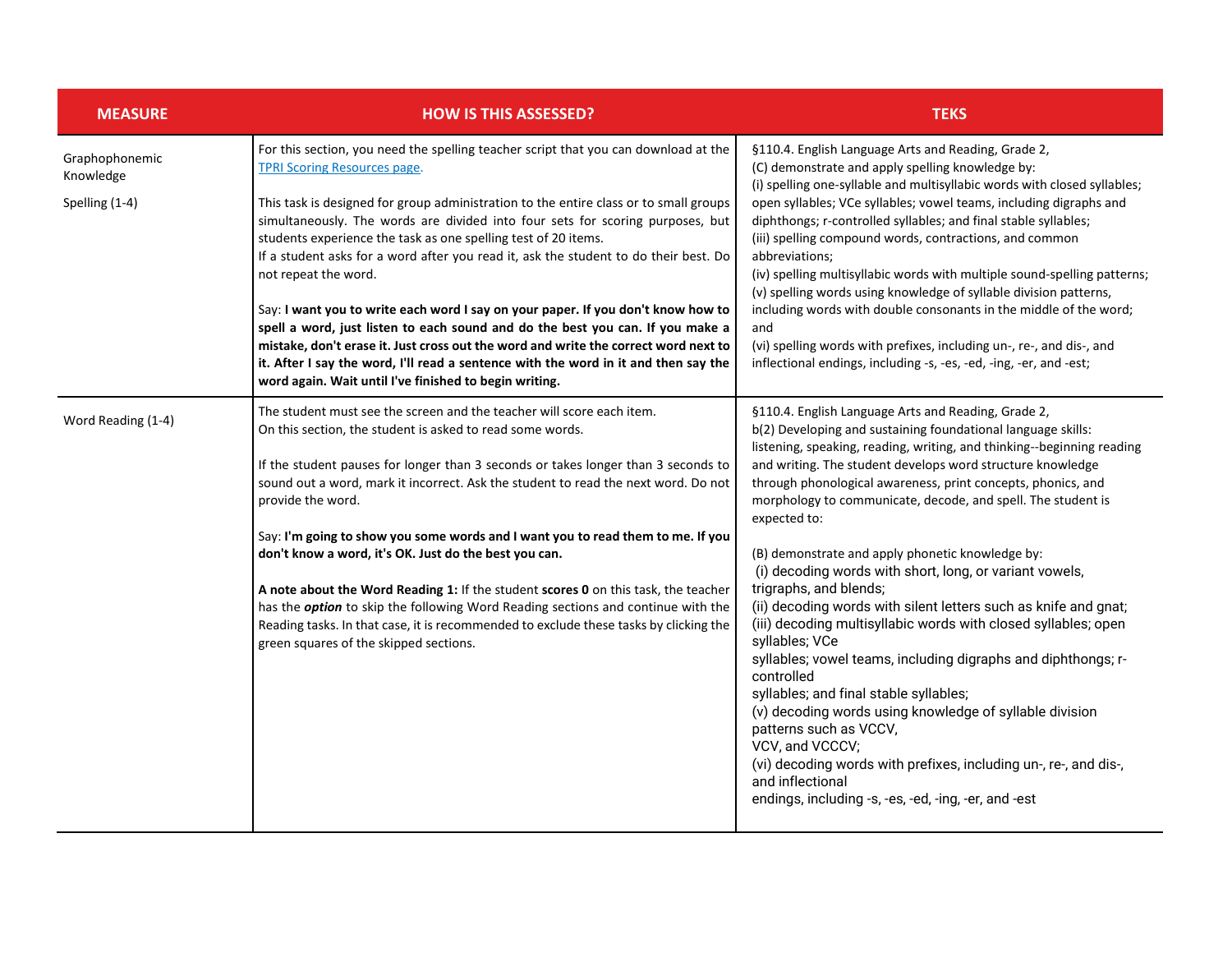| <b>MEASURE</b>           | <b>HOW IS THIS ASSESSED?</b>                                                                                                                                                                                                                                                                                                                                                                                                                                                                                                                                                                                                                                                                                                                                                                                                                                   | <b>TEKS</b>                                                                                                                                                                                                                                                                                                                                                                                                                                                                                                                                                                                                                                                                                                                                                                                                                                                                                                                                                                                                                                                                                                                                                                                                                                                                                                                                                                                                                                                                   |
|--------------------------|----------------------------------------------------------------------------------------------------------------------------------------------------------------------------------------------------------------------------------------------------------------------------------------------------------------------------------------------------------------------------------------------------------------------------------------------------------------------------------------------------------------------------------------------------------------------------------------------------------------------------------------------------------------------------------------------------------------------------------------------------------------------------------------------------------------------------------------------------------------|-------------------------------------------------------------------------------------------------------------------------------------------------------------------------------------------------------------------------------------------------------------------------------------------------------------------------------------------------------------------------------------------------------------------------------------------------------------------------------------------------------------------------------------------------------------------------------------------------------------------------------------------------------------------------------------------------------------------------------------------------------------------------------------------------------------------------------------------------------------------------------------------------------------------------------------------------------------------------------------------------------------------------------------------------------------------------------------------------------------------------------------------------------------------------------------------------------------------------------------------------------------------------------------------------------------------------------------------------------------------------------------------------------------------------------------------------------------------------------|
| Reading<br>Comprehension | This section is only for students who were able to read the entire story by<br>themselves.<br>If the student reached the Frustrational level and you read the story to him or her,<br>stop, click Quit and Discard, and administer the next section, Listening<br>Comprehension.<br>Administer all of the Reading Comprehension questions. If the student takes 10<br>seconds or longer to answer a question, prompt the student: Remember, you can<br>look at the story.<br>If the student looks for the answer and after 10 seconds is still unable to locate it,<br>continue to the next question without comment.<br>After each question, sample answers are provided. It's not necessary for the student<br>to give an answer that matches one of the sample answers. Rely on your<br>professional judgment in scoring responses as correct or incorrect. | §110.4. English Language Arts and Reading, Grade 2<br>b(3) Developing and sustaining foundational language skills:<br>listening, speaking, reading, writing, and thinking--vocabulary. The<br>student uses newly acquired vocabulary expressively. The student is<br>expected to:<br>(B) use context within and beyond a sentence to determine the<br>meaning of unfamiliar words;<br>b(4) Developing and sustaining foundational language skills:<br>listening, speaking, reading, writing, and thinking--fluency. The<br>student reads grade-level text with fluency and comprehension. The<br>student is expected to use appropriate fluency (rate, accuracy, and<br>prosody) when reading grade-level text.<br>b(6) Comprehension skills: listening, speaking, reading, writing, and<br>thinking using multiple texts. The student uses metacognitive skills<br>to both develop and deepen comprehension of increasingly complex<br>texts. The student is expected to:<br>(F) make inferences and use evidence to support understanding;<br>(G) evaluate details read to determine key ideas;<br>(H) synthesize information to create new understanding; and<br>b(7) Response skills: listening, speaking, reading, writing, and<br>thinking using multiple texts. The student responds to an<br>increasingly challenging variety of sources that are read, heard, or<br>viewed. The student is expected to:<br>(C) use text evidence to support an appropriate response; |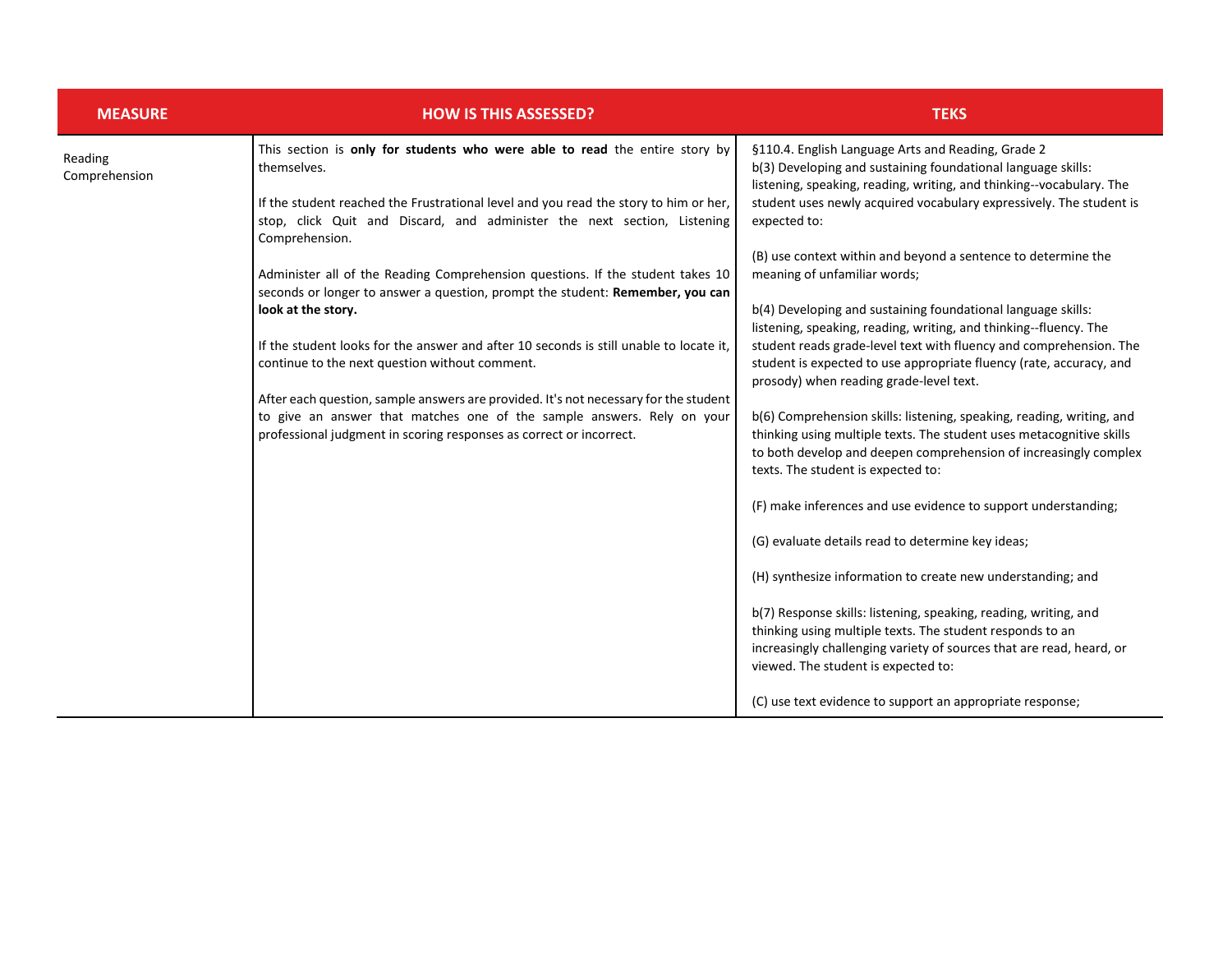| <b>MEASURE</b>             | <b>HOW IS THIS ASSESSED?</b>                                                                                                                                                                                                          | <b>TEKS</b>                                                                                                                                                                                                                                                                                                                                                                                                                                     |
|----------------------------|---------------------------------------------------------------------------------------------------------------------------------------------------------------------------------------------------------------------------------------|-------------------------------------------------------------------------------------------------------------------------------------------------------------------------------------------------------------------------------------------------------------------------------------------------------------------------------------------------------------------------------------------------------------------------------------------------|
| Listening<br>Comprehension | This optional section is only for students who were unable to read the entire story<br>and when you read the story to them.                                                                                                           | §110.4. English Language Arts and Reading, Grade 2<br>b(3) Developing and sustaining foundational language skills:<br>listening, speaking, reading, writing, and                                                                                                                                                                                                                                                                                |
|                            | If the student was able to read the story by themselves, stop, click Quit and Discard,<br>and administer the previous section, Reading Comprehension.                                                                                 | thinking--vocabulary. The student uses newly acquired vocabulary<br>expressively. The student is<br>expected to:                                                                                                                                                                                                                                                                                                                                |
|                            | Administer all of the Reading Comprehension questions. If the student takes 10                                                                                                                                                        |                                                                                                                                                                                                                                                                                                                                                                                                                                                 |
|                            | seconds or longer to answer a question, prompt the student: Remember, you can<br>look at the story.                                                                                                                                   | (B) use context within and beyond a sentence to determine the<br>meaning of unfamiliar words;                                                                                                                                                                                                                                                                                                                                                   |
|                            | If the student looks for the answer and after 10 seconds is still unable to locate it,<br>continue to the next question without comment.                                                                                              | b(4) Developing and sustaining foundational language skills:<br>listening, speaking, reading, writing, and thinking--fluency. The                                                                                                                                                                                                                                                                                                               |
|                            | After each question, sample answers are provided. It's not necessary for the student<br>to give an answer that matches one of the sample answers. Rely on your<br>professional judgment in scoring responses as correct or incorrect. | student reads grade-level text with fluency and comprehension. The<br>student is expected to use appropriate fluency (rate, accuracy, and<br>prosody) when reading grade-level text.<br>b(6) Comprehension skills: listening, speaking, reading, writing, and<br>thinking using multiple texts. The student uses metacognitive skills<br>to both develop and deepen comprehension of increasingly complex<br>texts. The student is expected to: |
|                            |                                                                                                                                                                                                                                       | (F) make inferences and use evidence to support understanding;                                                                                                                                                                                                                                                                                                                                                                                  |
|                            |                                                                                                                                                                                                                                       | (G) evaluate details read to determine key ideas;                                                                                                                                                                                                                                                                                                                                                                                               |
|                            |                                                                                                                                                                                                                                       | (H) synthesize information to create new understanding; and                                                                                                                                                                                                                                                                                                                                                                                     |
|                            |                                                                                                                                                                                                                                       | b(7) Response skills: listening, speaking, reading, writing, and<br>thinking using multiple texts. The student responds to an<br>increasingly challenging variety of sources that are read, heard, or<br>viewed. The student is expected to:                                                                                                                                                                                                    |
|                            |                                                                                                                                                                                                                                       | (C) use text evidence to support an appropriate response;                                                                                                                                                                                                                                                                                                                                                                                       |